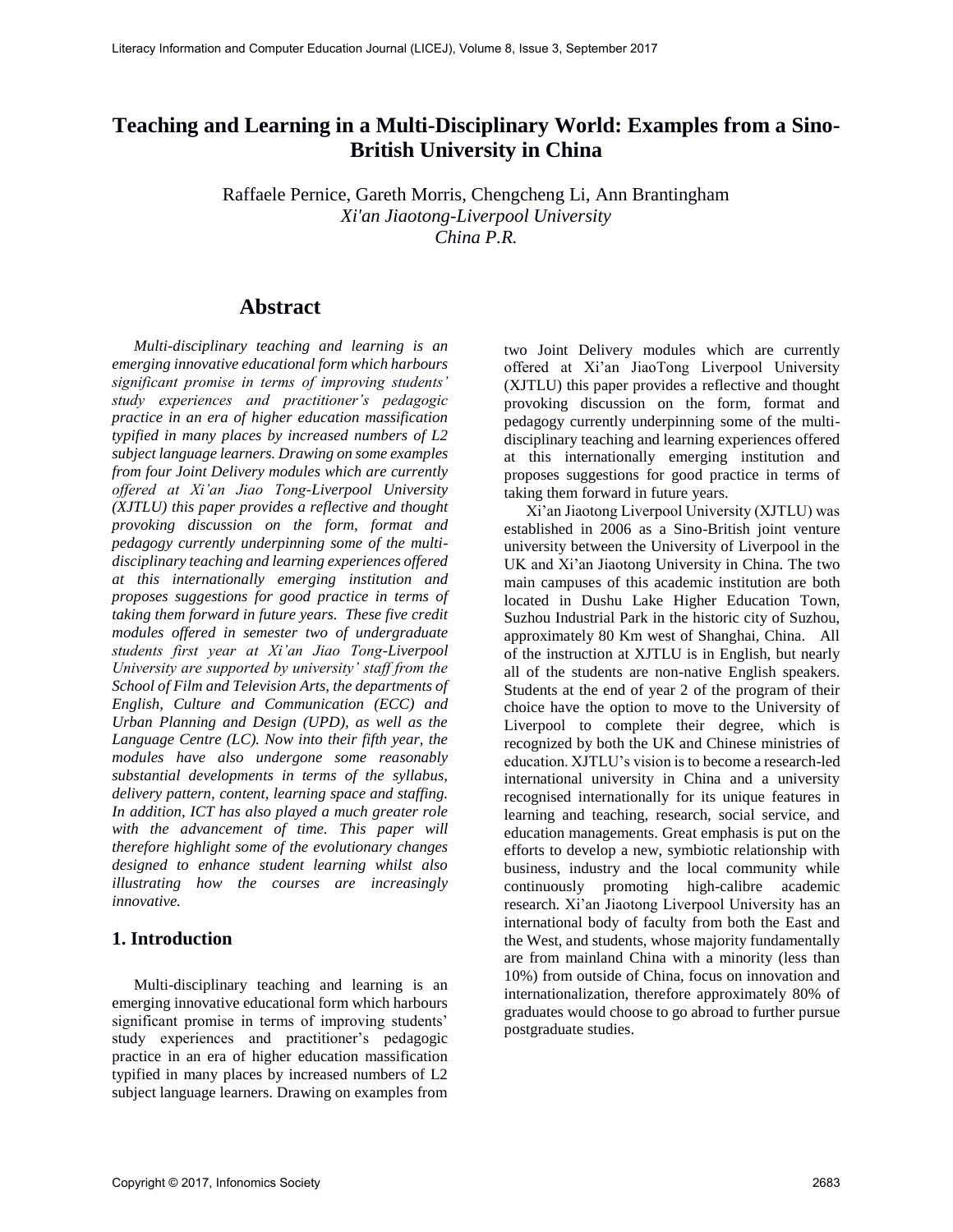#### **2. Background**

Incorporating multi-disciplinary teaching methods by embedding language instruction within an academic content module and combining language teachers and academic instructors in the same classroom was seen by XJTLU as a viable approach to improve the learning and teaching experience of the students, particularly in year 1. Thus, the Joint Delivery modules at XJTLU originated out of concern over students struggling with the synthesis of language and academic content and to act as a bridge to assist in the transition from year 1 which has a language and study skills focus to years 2-4 which are subject specific focused. Because the first year of study at XJTLU is quite heavily weighted on language and study skills centered on 10 hours per week of EAP (English for Academic Purposes), there was a need to help students carry over those academic English skills into their subject specific modules. The Joint Delivery modules are a way to embed the English language and study skills instruction into their academic study. They also facilitate greater communication between the Language Centre and the academic departments regarding integrating language and study skills development throughout their university careers [8].In terms of students' English levels, those Joint Delivery Modules are designed for year 1/2/3 students who use English a second language and who are studying academic courses in English. The majority of them have little experience interacting with native speakers of English and little inter-culture communication experience. They have difficulties understanding not only the meaning of academic concepts, instructions of faculties, but also difficulties in constructing knowledge in English, making connections, as well as communicating ideas in appropriate contexts and academic styles. The language barrier also poses difficulties in student motivation which may have profound but immeasurable effect in their learning experience which makes the Joint Delivery necessary and beneficial in both obvious and discrete ways. The first module was delivered in 2013 with the collaboration of three departments (the Language Centre, the Department of English, Culture and Communication, and the Department of Urban Planning and Design). That original "pilot" module proved successful and has grown into the "Joint Delivery" sub-department of the Language Centre. Currently (2017/18 academic year), there are 30 Joint or Assisted Delivery modules planned and delivered by 13 collaborating departments and the Language Centre. There are a variety of module formats (either "Joint Delivery" or "Assisted Delivery") available for collaboration between the Language Centre and the academic departments. The chosen format will

determine which department manages the different aspects of the module. This includes module ownership, syllabus content, materials development, teaching, contact hours, assessment development and assessment marking.

#### **3. Consideration 1: Syllabus Design**

For those tasked with teaching on any Joint Delivery module or course one of the first considerations is, somewhat obviously, syllabus design. This involves many potential features as Brown and Richards note, such as ideally conducting a needs analysis, reviewing or setting goals and objectives, considering the structure, content and methodology of the offering, designing or adopting materials for in or after class use, as well as creating assessments which are fit for purpose [4] [11]. There should also be an evaluation or reflection process both during and after the course or module. In the case of many Joint Delivery modules this necessitates, firstly reflecting on the suitability and teachability of the module learning outcomes, which may well cover a diverse range of specialist expectations. It also means taking into account learner backgrounds, with many students potentially learning subject specialist content that is very new to them based on their previous study experiences, which is not to mention the obvious L2 language challenges many students face. For the module convener there is the additional challenge of trying to sync a syllabus that necessitates staff provision from a number of different departments meaning that unavailability for certain weeks can create rethinks in terms of sequencing and a compromise on coherence potentially. With materials also coming from different specialisms and individuals collating all of this, and providing language support sessions to complement specialist input, additional difficulties can arise if delays or absences occur. Planning for assessments also necessitates careful forethought as assessing the learning outcomes is obviously essential, but assessment familiarity should also not be overlooked. If it is, or issues arise anywhere in the process already mentioned then it is likely that student feedback at the courses end and staff feedback via observations, or assessment statistics will highlight potential issues. With regards to personal experiences it is believed that looking forward, learning outcomes should have both clarity and assessability, and bear broader programme relevance. The needs analysis should encompass consideration of the learner's language starting points and subject specialist knowledge, staff capabilities and departmental aims. The structure and content needs to additionally be mindful of departmental staffing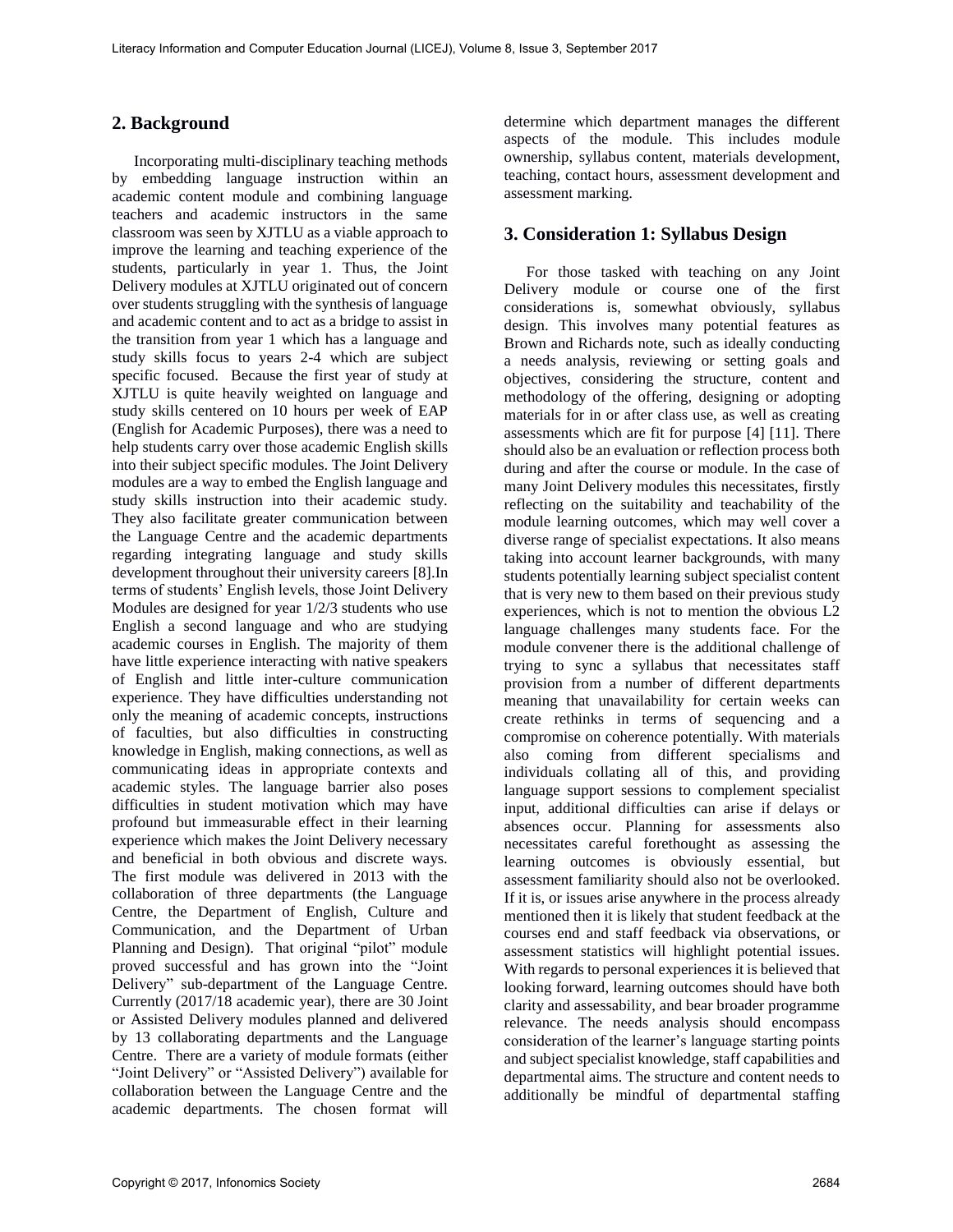constraints and personal changes, but not to the extent that course coherence is compromised. Additionally, materials should be archived (as they usually are) and provide a resource bank for the future, with assessments designed to ensure learning outcomes are being assessed, marking loads are manageable, and any descriptors easily understood and usable. Ultimately, at the end of the course the hope is that evolutionary fine tuning and not major overhauls are the norm.

For one Joint Delivery module titled 'Imagining the City' many of the above considerations came to the fore. Although a formal needs analysis was not conducted due to time constraints, and the fact that the syllabus has to be specified to some extent in the module specifications prior to its commencement, many of the other constituent features of syllabus design featured prominently during the course of the semester. The exact topics of the curriculum were discussed and agreed in advance, the delivery order of these was carefully considered to take into account assessment sequencing and course coherence; materials were devised in light of target weekly learning outcomes as well as longer term course understanding and assessment needs. Assessments also went through a very rigorous process of moderation, and the marking likewise. There was also a thorough reflection on the course at the end based on module questionnaire feedback from students, practitioner input and assessment data.

However, there were also a number of challenges which were encountered. Firstly, with regards to the ordering of the topics, there was a preference by some for an eclectic sequencing, albeit while still ensuring that the assessment sequence would be adhered to. Other voices preferred a more systematic block structure. Reality in this instance leant more towards the latter, but with a bit of flexibility inbuilt due to lecturer availability, as well as to account for unforeseen absences as and when they infrequently occurred. Fortunately, the results from the student feedback questionnaire, in which all learners have an opportunity to provide feedback on the course have been extremely positive all things considered. The feedback results have also reflected year on year improvements for the past three years. For example, responses to the final question querying the perceived value of the learning experience saw the numbers on a five point Likert scale progress from 3.95 in 2014-15 to 4.15 a year later, and 4.22 in 2016-17. It is likely that module stability, in terms of staffing, and incremental improvements are paying dividends.

Another Joint Delivery module that is also benefiting from staff stability has been MAN001 or 'Business Essentials' as it is termed. This module is a business school year one module that is run with Language Centre support. It has also moved from being mandatory to optional, but still has over 1200 enrolled students for the 2017-2018 academic year. The overall perceived student satisfaction with this module's value has also been improving with each academic year. In 2014-15 the mean average was 3.96; a year later it was 4.13 and this academic year just gone (2016-17) the figure was 4.38. These numbers are approaching regular EAP class averages, where the average class size is 20 and students have approximately 10 contact hours a week with their teacher. In contrast, the average seminar size for the aforementioned Joint Delivery modules is between 100 and 150, with lectures having hundreds of students. The reason behind the improvements is fairly obviously multifaceted, but a significant part results from sound planning. Ensuring that the basics of the syllabus are well designed, both procedurally and operationally, and in place in good time goes a long way to ensuring a greater chance of success. Acting on feedback and subsequently enacting incremental improvements also helps in this respect. Although there is still work to be done and areas in which improvements could still be made with regards to both modules, and of courses practical limitations to be factored in, the results to date have been extremely positive and the outlook remains so.

#### **4. Consideration 2: Individual Differences**

Another area which is obviously very important to consider when delivering a course relates to individual differences. These may be between staff on a module that is joint delivered or co-taught, as well as between staff and students and students themselves. Clearly knowledge bases, expectations for teaching and learning, indeed almost every imaginable aspect related to the course may be perceived in very different ways by different people and groups of people. Focusing on the differences between students in the class and the individual differences which exist, as well as what the teacher can subsequently do to better facilitate learning, is incredibly important. For example, when students enroll on any module the knowledge they bring with them at the start of the course can be very different. Their learning styles and rationale and motivation for learning can also differ quite considerably. Language differences can also play a part as in an international classroom the language of delivery can either hinder or help students potentially. Drawing more specifically on the example of another Joint Delivery module titled 'Critical Thinking: The Self and the World' a number of these features and concerns resonated.

On this module students' existing knowledge, cooperating with different departments for content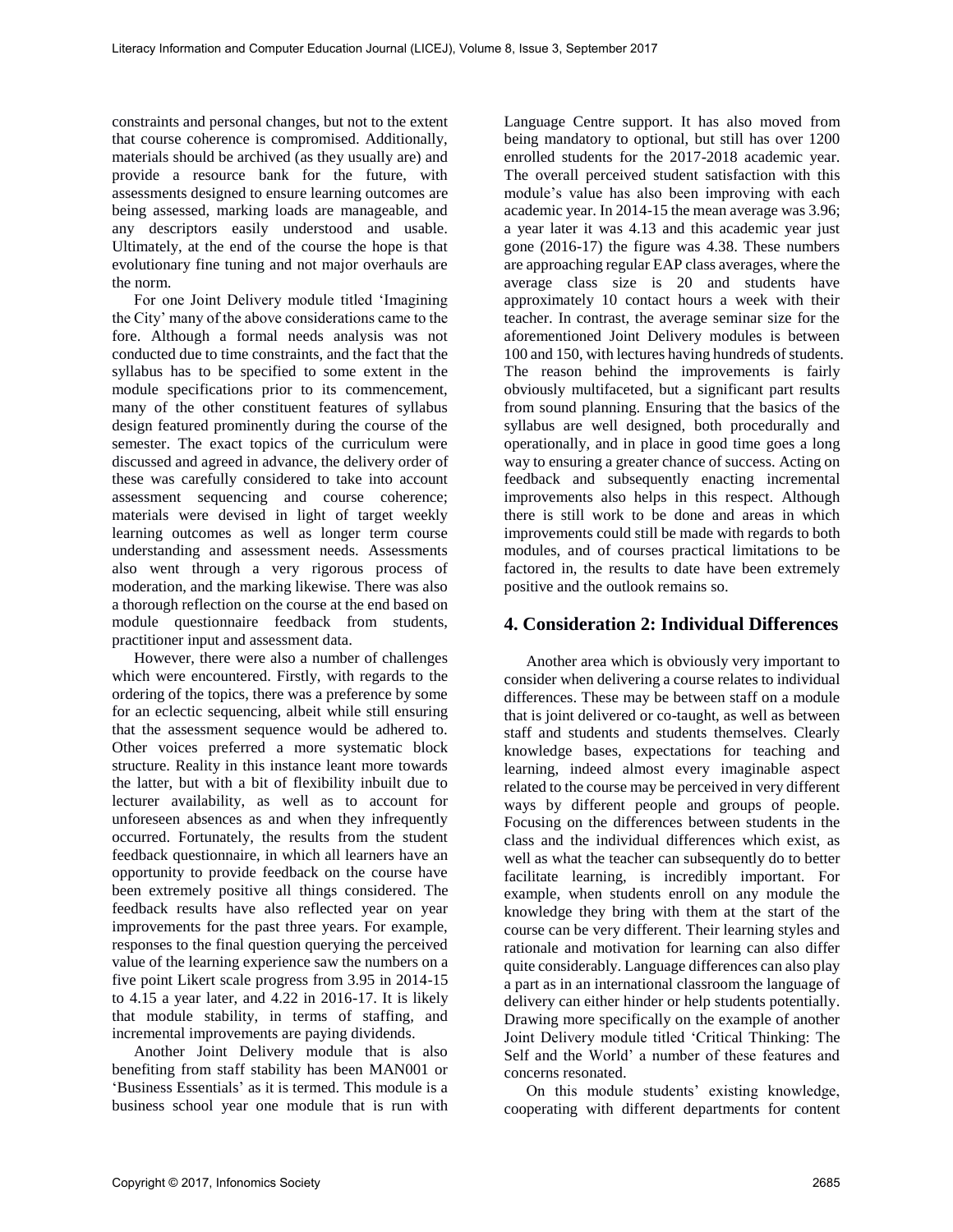input, helping learners construct meaning from content, as well as applying problem-posing pedagogy were valued, as they are in most Joint Delivery teaching practice. To begin with, and with the aforementioned module in mind, through exploration of funds of knowledge [10], teachers could help to establish symmetrical relationship with students in that students' knowledge can be developed into classroom teaching resources, which encourages learners to form connections with course ideas and become more responsible learners. The nature of this module requires individual perspectives in that thinking is both a public and private process. For example, in learning "What is Truth", students were introduced to various ideas concerning the definition of truth. Yet, comprehension and understanding of the printed ideas are not adequate for thinking and defining truth because the thinking and defining process entails a very intimate and close investigation of personal life. Thus, much of the class is also devoted to help students be aware of their own life experience, thinking process, and how others' perspectives are different. Similarly, students partially construct their own identities and understanding of the world [9] before coming to the classroom, and also then within it. Their particular life experience helped form their particular beliefs which are taken for granted if not confronted with contradicting ones. And to be a critical thinker, one must develop skills that help oneself to look beyond the boundaries of personal beliefs. It is important therefore to challenge learners by eliciting ideas from their life experiences and inviting them to reflect, question, and challenge others' and their own beliefs.

As to assessing the learning outcomes, students' knowledge provides a good basis from which to build when setting goals and designs for measuring progress [1], [2] in that learners' existing knowledge can help teachers identify the gap between what is already known and what ought to be by the courses end. However, integrating individual differences in assessing learning outcomes also pose difficulties for the standard criteria is used to measure a group of diverse learners. How to best balance the application of assessment criteria and individual differences should be taken into consideration. One way to achieve that goal is to allow learner autonomy by providing open-ended questions, reflective essay tasks, presentation, and group projects. In this module, a reflective essay, group video project, and essay are used for assessing learning outcomes. The combination of different kinds of assessment allows learners to demonstrate their learning more effectively in that their individual differences are well integrated into the completion of assessment tasks.

In terms of working with abstract content provided by different departments, one approach used is to help learners construct meaning through actively engaging with content. Freire and Macedo mention that being able to reflect on one's experience is important for understanding the world and the limits and possibilities of the society which is crucial for developing critical thinking [6], and this is especially important in the Joint Delivery Module (LAN102), titled 'Critical Thinking: The Self and the Word.' Here students are instructed to construct meaning through reflecting on their own being and foster senses of introspection. With the assistance of the teacher, students may find texts which appear irrelevant and boring in fact telling and stimulating. In addition, the modes of learning draw ideas from critical pedagogy [5] based on which the goal of education is to help learners achieve awareness through challenging the status quo and understanding the relationship between oneself and the world including the student-teacher relationship [7]. Therefore, the teacher is viewed as the facilitator rather than the narrator of knowledge who imparts sage like wisdom to the empty minds of learners. In this vein of thinking, naturally, discussion becomes a main way for learners to take ownership of their class [3]. Furthermore, the modes of learning and teaching also view learners as diverse individuals who are from different cultures. Thus, teachers ought to be patient and tolerant of uncertainty in learner performance, especially as it is more effective to learn if students are more aware of their own culture frame rather than less aware [1].

A key way to provide language assistance in cooperation with many academic disciplines is through working with concepts and vocabulary. While language tutors are not expert in a specific academic discipline module, they can help with understanding concepts and vocabulary by putting them in the right contexts. These concepts and vocabulary are building blocks for knowledge of a specific field and it is the language tutors' role to help students understand the concepts and prompt students' thinking which entails the use of such concepts and vocabulary. Additionally, by helping students with studying skills, language tutors could help with cognition development that help learners with memorizing skills, evaluating skills, analysis skills which can be applied generally in understanding, synthesizing, and communicating ideas in a discipline using relevant concepts and vocabulary.

In addition, it is also worth mentioning that the individual difference between the teachers who taught this module. The different teaching styles and content of each teacher requires students' close cooperation. For example, in this module, students work with 4 different lecturers who are in charge of either one or two lectures. In addition, they work with one seminar tutor who would deliver 20 seminars. The individual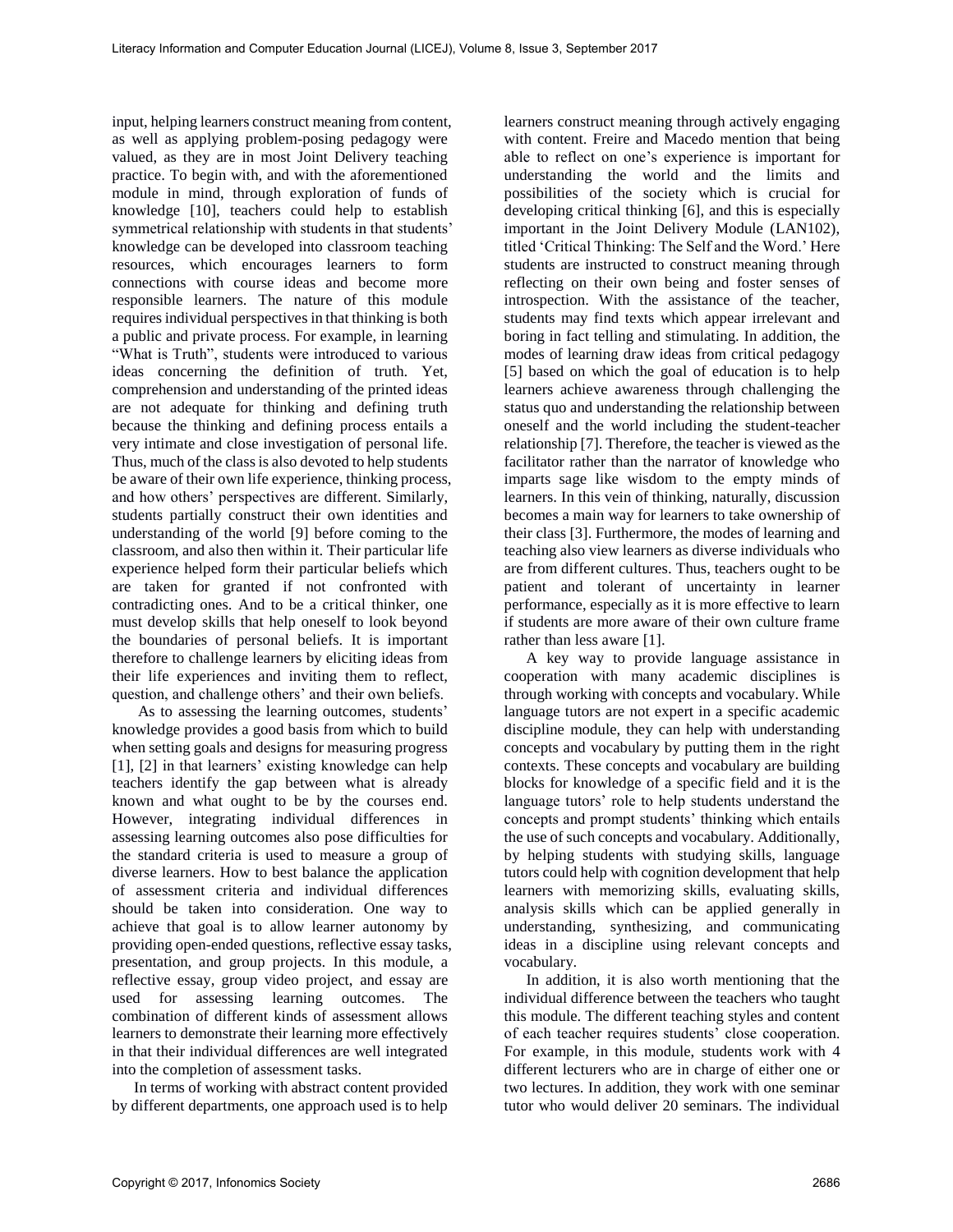difference and different teaching styles entails cooperation among the lecturers to ensure the cohesion of content. This also compels Joint Delivery instructors to be sensitive and conscious of maintaining coherence in students' expectation of degrees of regularity in teaching styles and make students more alert and informed thus prepared to cooperate with teachers of different styles. In order to ensure quality delivery of content, the seminar tutor is required to sit through each lecture to take notes in addition to pre and post-lecture discussions. The Joint Delivery instructors are also required to help students understand the connection between different lecturers' ideas which are not explicitly connected given the nature of this module. Students would be informed of an overview of the content before the lecture in announcements in which ideas from previous lecture and the current lecture are linked logically and cohesively.

After two cohorts of the Joint Delivery Module (LAN 102), the module leader came to realize that the implementing of individual difference in designing class activities has very positive results. For example, students expressed in their questionnaire that this module has deeply affected their thinking and life. Others' commented on how their personal views are respected and valued through the discussion-featured ways of teaching and learning. Again, many also expressed that they learned many different perspectives by expressing themselves and listening to peers. One thing worth mentioning in the discussion of individual difference is how teachers play an important role in helping students find appropriate group members and helping facilitate their communication among peers.

# **5. Consideration 3: Teaching and Learning Space**

In an attempt to foster discussion in the classroom between students and between the students and instructor, the teaching space should be considered as a significant aspect of multidisciplinary teaching and learning. The teaching space is as influential on learning as the teaching method and the space often dictates the method [12]. This was a key issue to be addressed based on feedback from the first Joint Delivery module's completion in 2013. Traditionally, large classes are assigned to the lecture theatre with the assumption that lecture style teaching is the only or best method for such situations. In addition to that, at XJTLU, there were no large flat classrooms available for regular weekly classes; therefore, the first Joint Delivery module with 175 students was delivered in the lecture theatre. Even so, the combined teaching

staff of Language Centre tutors and academic staff struggled to deliver communicative style teaching in a tiered classroom with fixed seating. The feedback about the teaching space was well received by management and the multidisciplinary methods of Joint Delivery modules at XJTLU fostered an adjustment to the teaching space in an attempt towards innovation to the teaching delivery space and method. Moving lectures from the traditional tiered lecture theatres to a flat flexible learning space was deemed a necessary change in order to have a positive influence on the students' learning experience. Thus, new spaces were constructed which included movable round tables (8 seats) in a room with a capacity for 130 students. By delivering lectures to large classes (80- 120 students) in a large flat space with movable tables and chairs, the lecturer is able to be more interactive with the students, and it promotes student interaction which has been shown to stimulate learning [12]. The space alone does not guarantee that interaction happens but it does make it more accessible. Thus, multidisciplinary teaching in the XJTLU Joint Delivery modules tries to incorporate a variety of methods to allow for interaction, for example, small group discussions and reporting, virtual chat (live, onscreen), concept mapping, role plays, debates, and poster displays to name a few. These types of activities are much more manageable in a flat learning space where the furniture can be manipulated to suit the activity. Student feedback has shown that the use of these "new" flat learning spaces for large groups are popular, and based on observation, it has influenced the teaching style of lecturers to some degree. Additionally, these spaces are in heavy demand and are fully booked during teaching weeks.

For the module LAN004 'Imagining the City' and 'Critical Thinking: The Self and the World' it is and was interesting to contrast the differences and similarities between the learning spaces. Due to the large seminar grouping for the first module, tutors had to facilitate learning in a space that held on average over 100 students. The space also had four distinct pillars in what was a large flat space, necessitating the tutors to move around with a microphone in hand to better ensure that their message could be adequately conveyed and avoid scenarios in which students might feel neglected or alternatively choose seating placements in order to effectively hide. The room also required the use of three projector screens to better ensure that any material visually conveyed could be adequately viewed by all in attendance. In contrast, the learning space for the second module was smaller. With a class size more akin to a regular class normal teaching provisions could be worked around and coteaching was not necessitated so a single tutor could deliver the sessions.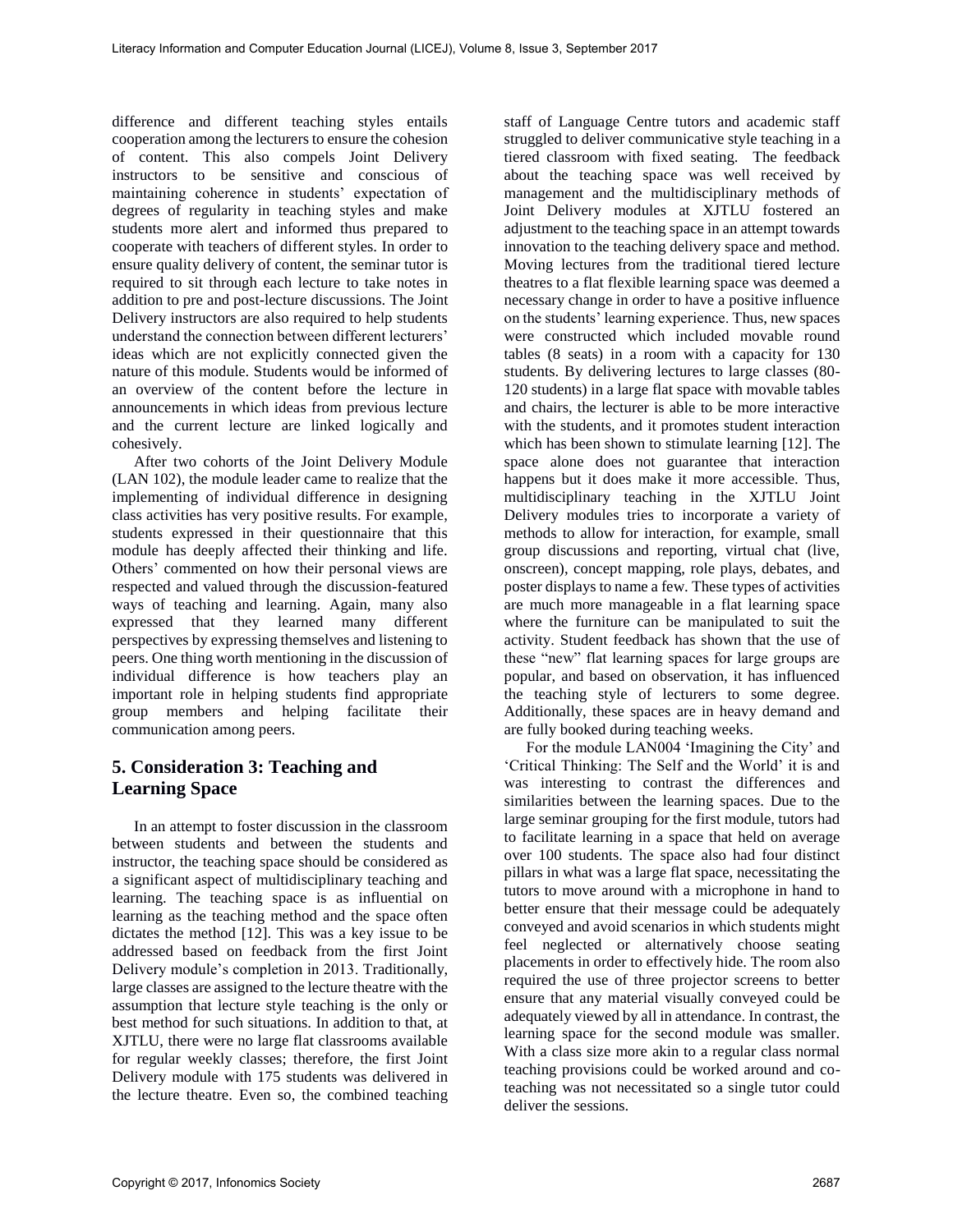

Figure 1. Flat learning space classroom at XJTLU. Capacity 150 students (2016)

#### **6. Consideration 4: Technology and Techniques**

Taking again, as an example, the Joint Delivery module LAN004, 'Imaging the City', which has been taught in the 2015-2016 academic year at XJTLU, in terms of teaching practice, technology and techniques implemented this course's goal is the integration and further enhancement of Y1 students communication capabilities and English language skills with more focused elements drawn from Urban Planning and Design cognitive background. As explained in the module specification of LAN004, the aim of this module, which is run by the Language Centre of XJTLU, is to introduce first year students to a range of themes and topics related to the concept of 'The City'. More specifically, the intention is to help students to understand some of the issues which can affect the cities they live in today, and to think about the future development of urban societies. The module also seeks to promote interdisciplinary thinking by making connections between themes as topics are introduced and delivered by different lecturers from both the UPD - Department of Urban Planning and Design and ECC - English, Culture and Communication. A typical teaching week consists of 2 separated sessions: a 2 hours lecture-based session and 2 hours tutorial and practice session, during which the students are exposed to a broad variety of topics and educational tools based on different technologies, and learning and teaching technique and strategies. A commonly adopted teaching tool used in the delivery of the theory-based lectures is PPT based slides, which are still an extremely versatile and useful instrument for both the lecturer and the student. This teaching tool is enhanced and made more effective when it is integrated with the use of video presentations, which are often presented during the class. Collective intensive practical sessions (e.g. free-hand drawing used in the delivery of lectures for LAN004) and

group-based discussions are particularly effective in combination with videos and PPT based lectures, as they prove to be especially helpful in clarifying and better explaining some difficult concepts and notions illustrated during the various lectures, also considering the heterogeneity of the background of the students. For LAN004 this combination of techniques and methods proved to be particularly useful as the topics covered in the lectures illustrated the most relevant key subjects of the discipline of the planning and

design of cities as seen by planners and urban designers, by introducing notions related to the changing natures of the city, the various techniques of urban representation (visual and analytical), to proceed to a more detailed outline of the physical and functional elements of the city as a built environment and as an integrated system of complex social and cultural spaces in perpetual change and interaction. This mix also offers greater session diversity and variety, which respond to the need for educators to help students to adapt to a very complex world by teaching them knowledge, but also to help them acquire knowledge by themselves [13]. The implementation of "Active Learning" strategies are integrated with "Peer-to-Peer Learning" strategies, in combination with periodical reviews and frequent general collective feedbacks from the lecturers, so that it is possible to provide a more efficient and rich learning experience while giving students useful suggestions and comments on their performance and achievements at short periods. In this context pre and post lecture tasks, activity completion tracking and reflective podcasts that all of the cohort could access were other initiatives that were undertaken to promote learning. The implementation of active learning strategies is achieved by making materials and additional resources available to the students before/after the lecture (all teaching materials and readings presented for the class and indispensable to help students prepare for the their research are available online on the university web-site platform ICE); in addition the peer-to-peer learning strategies, where all the students can effectively learn through collaborative activities, contribute overall to more efficient and rich learning experience, where the teachers operate as a fundamental catalysts in order to promote and foster interdisciplinary and multidisciplinary learning through creative thinking, effective communication strategies and a balanced collaborative approach.

It is also worth mentioning that among the challenges for the instructors in teaching this module is also the search for a balance and integration of a purely academic learning knowledge, as introduced for instance by the delivery of information and data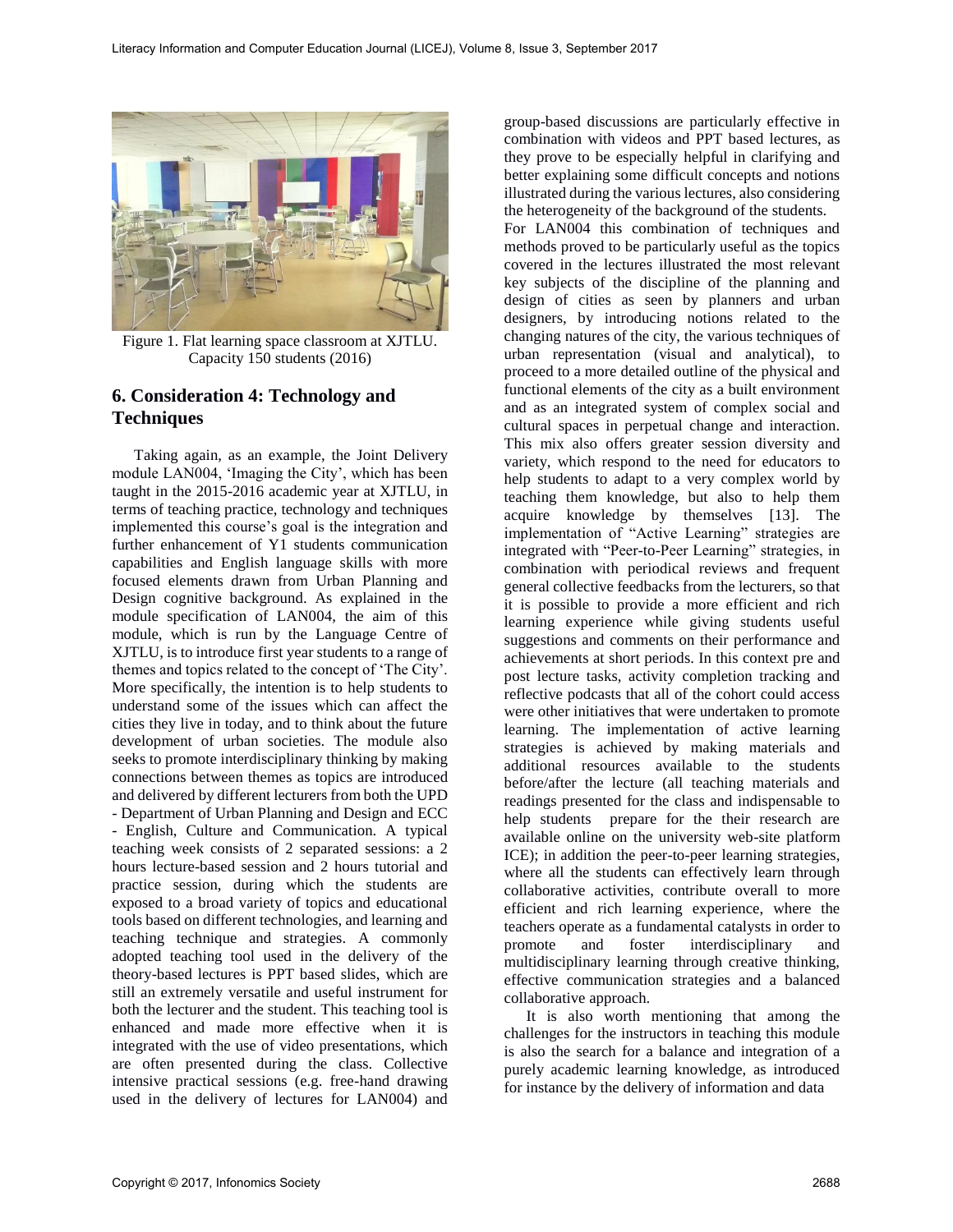

Figure 2. Flexible learning spaces that can accommodate large class sizes at XJTLU to fit different teaching tasks (2016)

provided through the lectures, the readings, and other sources delivered in class, with a more practical learning experience needed by the students. Students, especially in the field of urban planning and design, educated and trained to test solutions and to conceptualize and translate subjective ideas and abstract notions into more concrete forms of knowledge during the university activities, be them in studios, workshops or seminars, eventually need to test their opinions and beliefs and confront them with the reality of world outside the classroom, in all its complexity. For instance, urban planning and design, traditionally as a means of government intervention and discipline which aims at shaping the forms of the cities, has been endowed with the justification to provide the forms and guidance for development as serving a common good or public/collective interest. However, governance nowadays increasingly takes place in a polycentric manner when the state/government plays a much less dominant role than before [14]. It provides the essential institutional framework within which decisions are made through complex interplay of different stakeholders and actors, many of whom are non-state agencies and individuals [15]. Therefore, it appears evident that no single actor is legitimate enough to direct the change of the society due to the complicated relationships among multiple actors and policy-making processes given that legitimacy has to be socially constructed, not being granted by any state actions. That means that relations, networks, process and participation all become the key words that planners and simple citizens need to grasp in order to understand the scale of challenges that we face in a more and more urbanized and complex world, a reality with which the students will have sooner or later to deal with, both as professionals or/and as effective and responsible citizens.



Figure 3. Collaborative activities in the same classroom at XJTLU. Capacity is 150 (2016)

### **7. Conclusion**

This paper has briefly highlighted the rationale behind the establishment of Joint Delivery modules at XJTLU and considered some of the curriculum and assessment considerations that ought to be considered on them, and the evolving pedagogic practices which are employed by the practitioners who teach them. The paper has also provided a variety of collaborative teaching practice insights and also a number of ideas for how to better improve on what is currently offered in an exciting evolving, innovative and potentially influential area of learning and teaching. To do so, consideration of how to use different learning and teaching spaces, how to integrate at times diverse topical elements, how and when to incorporate technology, and also how to work with people from very different specialist and educational backgrounds was provided. At the same time the reflective thoughts of those who have taught on these modules were offered in terms of what was deemed to work well and what could be improved, and also in terms of how some of the potential challenges facing multidisciplinary teaching and learning collaborative practice might be either avoided or overcome in the years ahead.

#### **9. References**

[1] Antonietti, A., Confalonieri, E., and Marchetti, A. (Eds.). (2014). *Reflective Thinking in Educational Settings: A Cultural Framework*. Cambridge University Press.

[2] Astin, A. W. and Antonio, A. L., (2012). *Assessment for excellence: The philosophy and practice of assessment and evaluation in higher education*. Rowman & Littlefield Publishers.